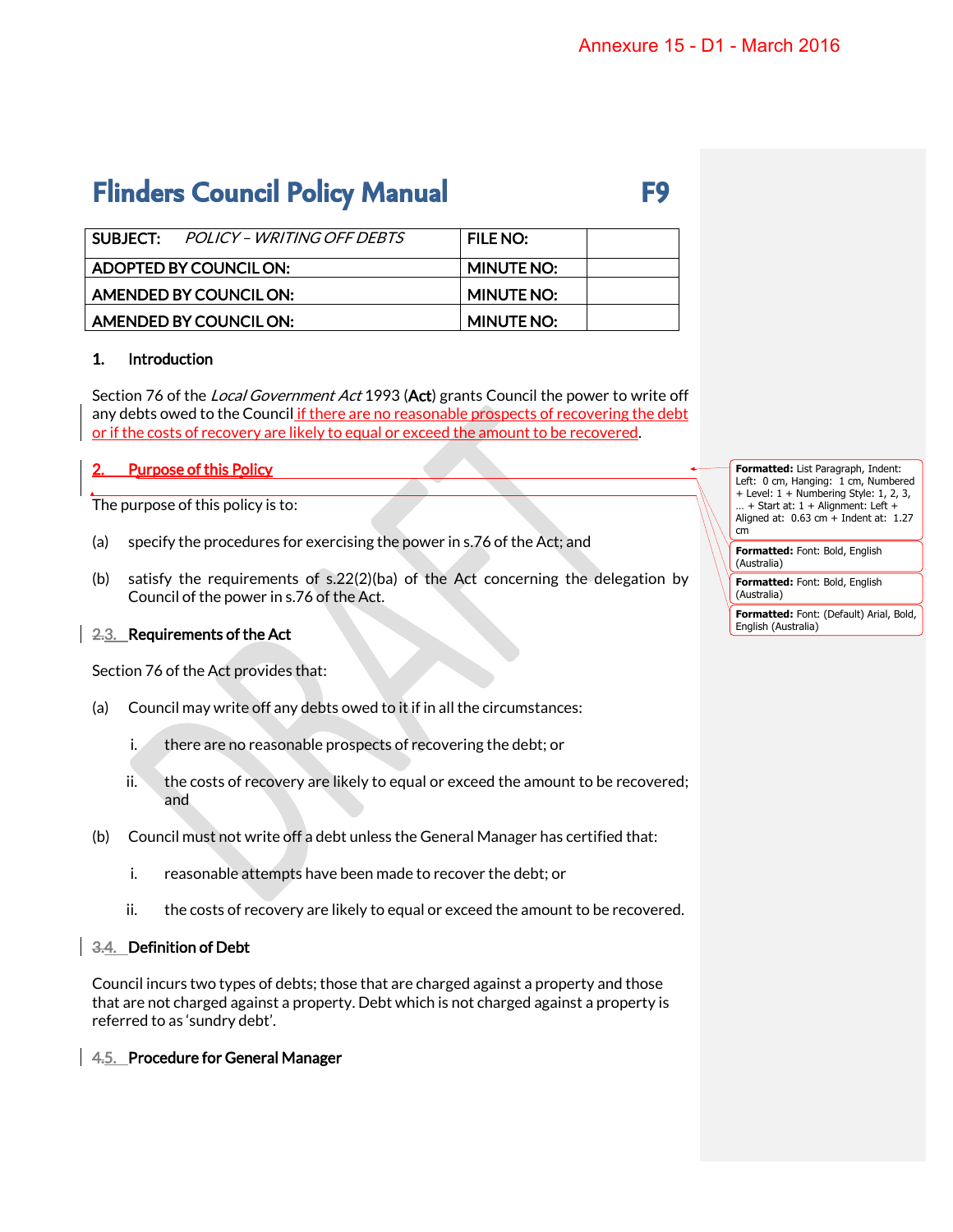## **Flinders Council Policy Manual F9**

A debt may be written off by the General Manager acting under delegated authority where:

- (a) the debt is equal to or less than \$500;
- (b) reasonable efforts have been made to recover the debt; and
- (c) either:
	- i. the cost of attempting to recover the debt would exceed the amount of the debt owed to Council; or
	- ii. there are no reasonable prospects of recovering the debt because:
		- A. if the debtor is an individual, the debtor is not in a financial position to have a garnishee placed on their income or does not have sufficient assets to satisfy the debt; or
		- B. if the debtor is a company, there are insufficient unsecured assets held by the company to satify the debt; or
		- C. the debtor cannot be located.

### 5.6. Referral to Council

The decision of whether or not to write off a debt exceeding \$500 must be referred to Council for a decision along with a report prepared by the General Manager containing:

- (a) the following details regarding the debt:
	- i. the amount of the debt;
	- ii. the type of debt; and
	- iii. how long the debt has been outstanding; and
- (b) certification in accordance with  $s.76(2)$  of the Act that either:
	- i. reasonable attempts have been made to recover the debt; or
	- ii. the costs of recovery are likely to equal or exceed the amount to be recovered

#### **7.** Related Legislation, Regulations and Policies

• Local Government Act 1993, s.76.

**Formatted:** Font: English (U.S.)

**Formatted:** List Paragraph, Indent: Left: 0 cm, Hanging: 1 cm, Right: 0.05 cm, Numbered + Level: 1 + Numbering Style: 1, 2, 3, … + Start at: 1 + Alignment: Left + Aligned at: 0.63  $cm + Indent$  at: 1.27  $cm<sup>2</sup>$